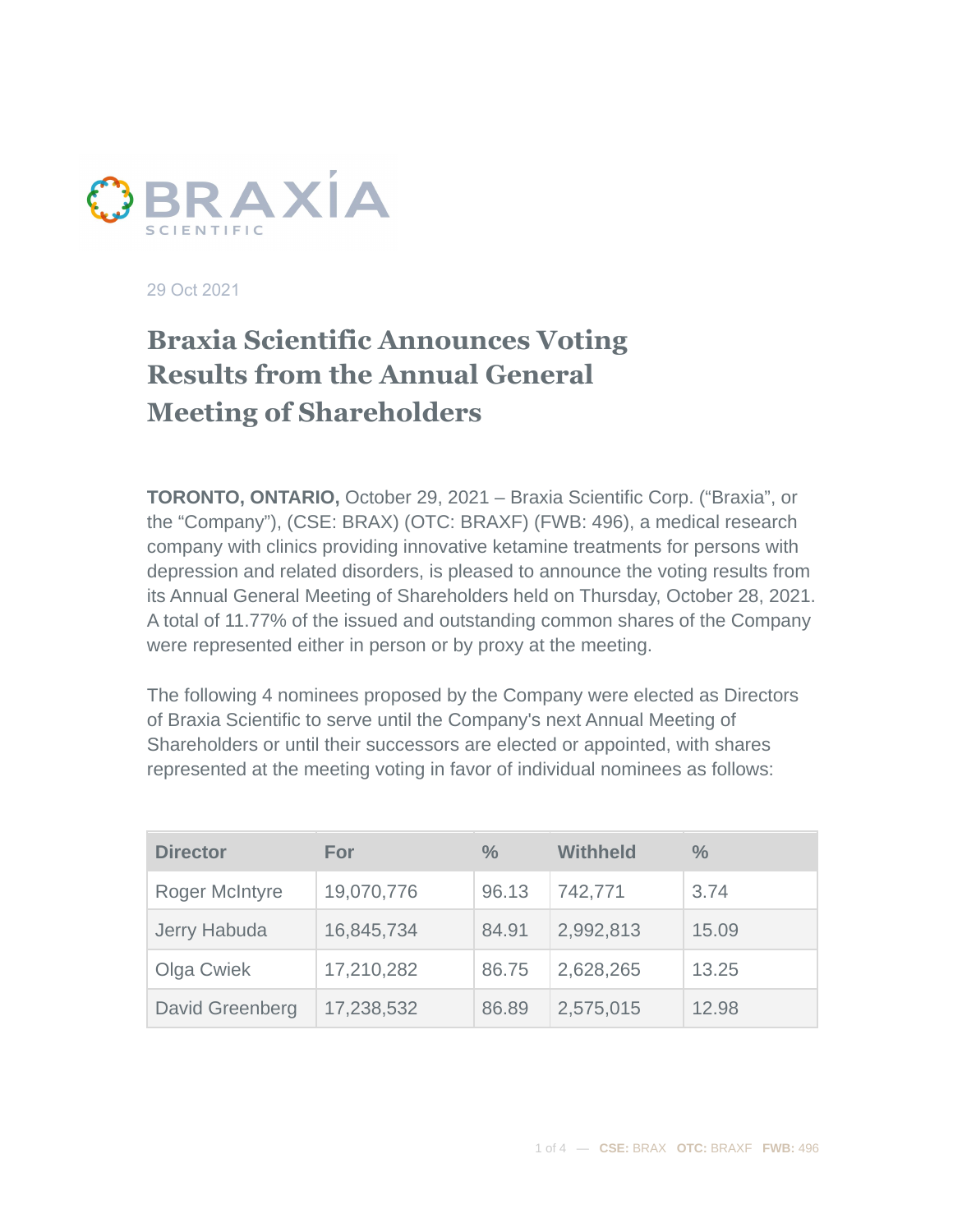In addition to the election of all nominees listed as directors in the management information circular, dated September 16, 2021, Braxia's shareholders approved all other resolutions placed before the meeting. These included appointing DMCL as auditors for the Company for the ensuing year.

For more details on the matters covered at the annual meeting, please refer to the Company's management information circular available on SEDAR at [www.sedar.com.](http://www.sedar.com.)

# About Braxia Scientific Corp.

Braxia Scientific is a medical research company with clinics that provide innovative ketamine treatments for persons with depression and related disorders. Through its medical solutions, Braxia aims to reduce the illness burden of brain-based mental disorders such as major depressive disorder among others. Braxia is primarily focused on (i) owning and operating multidisciplinary clinics, providing treatment for mental health disorders, and (ii) research activities related to discovering and commercializing novel drugs and delivery methods. Braxia seeks to develop ketamine and derivatives and other psychedelic products from its IP development platform. Through its wholly owned subsidiary, the Canadian Rapid Treatment Center of Excellence Inc., Braxia currently operates multidisciplinary community-based clinics offering rapid-acting treatments for depression located in Mississauga, Toronto, Ottawa, and Montreal.

### **ON BEHALF OF THE BOARD**

"Dr. Roger S. McIntyre" Dr. Roger S. McIntyre Chairman & CEO

*For further information:*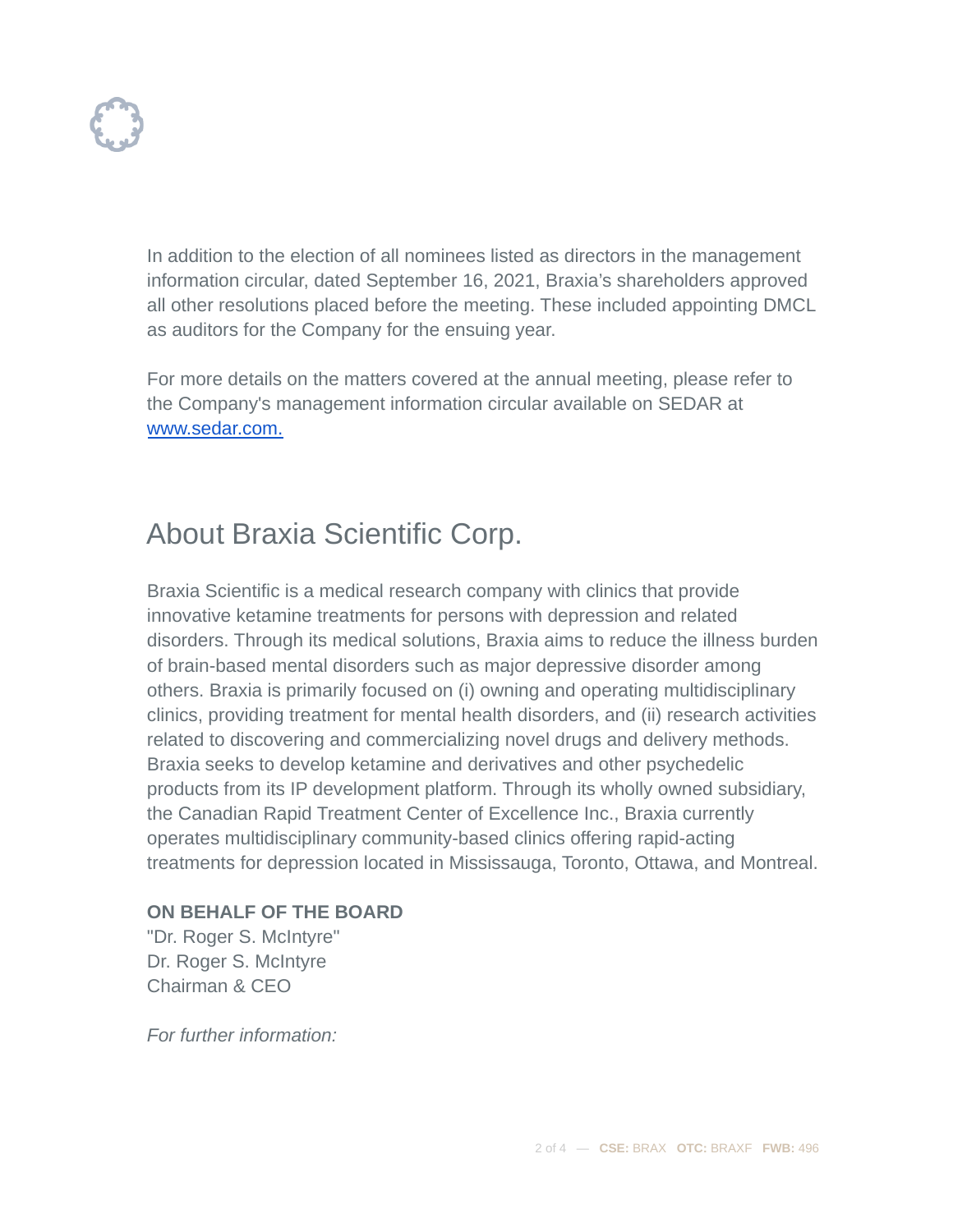

**Braxia Scientific Corp. Tel:** 416-762-2138 **Email:** [info@braxiascientific.com](mailto:info@braxiascientific.com) **Website:** [www.braxiascientific.com](http://www.braxiascientific.com)

> The CSE has not reviewed and does not accept responsibility for the accuracy or adequacy of this release.

## Forward-looking Information Cautionary Statement

This news release contains forward-looking statements within the meaning of applicable securities laws. All statements that are not historical facts, future estimates, plans, programs, forecasts, projections, objectives, assumptions, expectations, or beliefs of future performance are "forward-looking statements".

Forward-looking statements include statements about the intended promise of ketamine-based treatments for depression and the potential for ketamine to treat other emerging psychiatric disorders, such as Bipolar Depression. Such forward-looking statements involve known and unknown risks, uncertainties and other factors that may cause actual results, events, or developments to be materially different from any future results, events or developments expressed or implied by such forward-looking statements. Such risks and uncertainties include, among others, the failure of ketamine, psilocybin and other psychedelics to provide the expected health benefits and unanticipated side effects, dependence on obtaining and maintaining regulatory approvals, including acquiring and renewing federal, provincial, municipal, local or other licenses and engaging in activities that could be later determined to be illegal under domestic or international laws. Ketamine and psilocybin are currently Schedule I and Schedule III controlled substances, respectively, under the Controlled Drugs and Substances Act, S.C. 1996, c. 19 (the "CDSA") and it is a criminal offence to